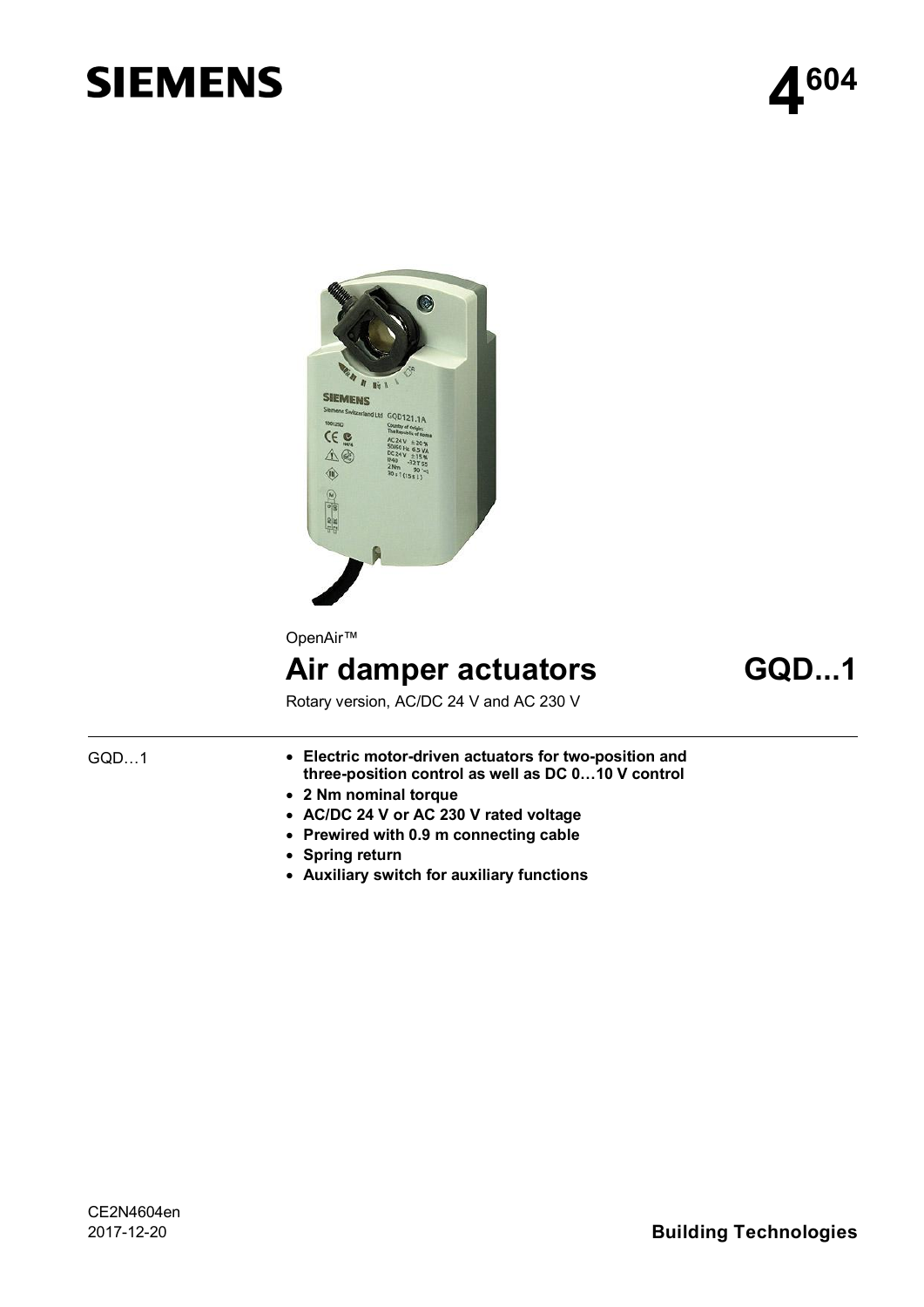- For damper areas up to 0.3  $m^2$ , friction dependent.
- · For directly driven zone dampers to control air flow in air ducts.

### **Type summary**

| Spring return<br>rotary actuators GQD | <b>Type</b> | <b>Operating</b><br>voltage | Control<br>signal | Cable<br>length  | <b>Coupling</b> | <b>Auxiliary</b><br>switch |
|---------------------------------------|-------------|-----------------------------|-------------------|------------------|-----------------|----------------------------|
|                                       | GQD121.1A   | AC/DC 24 V                  | 2-position        | 0.9 <sub>m</sub> | $815$ mm        |                            |
|                                       | GQD126.1A   | AC/DC 24 V                  | 2-position        | 0.9 <sub>m</sub> | $815$ mm        | yes                        |
|                                       | GQD321.1A   | AC 230 V                    | 2-position        | 0.9 <sub>m</sub> | $815$ mm        |                            |
|                                       | GQD326.1A   | AC 230 V                    | 2-position        | 0.9 <sub>m</sub> | $815$ mm        | <b>ves</b>                 |
|                                       | GQD131.1A   | AC 24 V /<br>DC 2448 V      | 3-position        | 0.9 <sub>m</sub> | $815$ mm        |                            |
|                                       | GQD136.1A   | AC 24 V /<br>DC 2448 V      | 3-position        | 0.9 <sub>m</sub> | $815$ mm        | yes                        |
|                                       | GQD161.1A   | AC 24 V /<br>DC 2448 V      | DC 010 V          | 0.9 <sub>m</sub> | $815$ mm        |                            |
|                                       | GQD166.1A   | AC 24 V /<br>DC 2448 V      | DC 010 V          | 0.9 <sub>m</sub> | $815$ mm        | yes                        |

#### **Functions**

| Type                  | GQD121.1A<br>GQD126.1A<br><b>GQD321.1A</b><br><b>GQD326.1A</b>                                                                                  | GQD131.1A<br>GQD136.1A            | GQD161.1A<br><b>GQD166.1A</b> |  |
|-----------------------|-------------------------------------------------------------------------------------------------------------------------------------------------|-----------------------------------|-------------------------------|--|
| Control type          | 2-position                                                                                                                                      | 3-position                        | DC 010 V                      |  |
|                       | Clockwise or counter-clockwise movement depends on the actuator's mounting<br>position on the damper shaft                                      |                                   |                               |  |
| Direction of rotation |                                                                                                                                                 | as well as the<br>type of control |                               |  |
| Spring return         | On power failure or when the operating voltage is switched off,<br>the spring return moves the rotary actuator to its mechanical zero position. |                                   |                               |  |
| Auxiliary switch      | GQD6.1A: Set switching points at 5° or 85°.                                                                                                     |                                   |                               |  |

## **Technical data**

|            | Power supply<br>AC/DC 24 V | Operating voltage AC / frequency<br>Operating voltage DC |           | AC 24 V ± 20%; 50 / 60 Hz<br>DC 24 V $\pm$ 15% |
|------------|----------------------------|----------------------------------------------------------|-----------|------------------------------------------------|
|            |                            | Power consumption                                        |           |                                                |
|            |                            | GQD121.1A / GQD126.1A:                                   | (running) | $6.5$ VA / 4.5 W                               |
|            |                            |                                                          | (holding) | 4 VA / 2.5 W                                   |
|            | Supply voltage             | Operating voltage AC / frequency                         |           | AC 24 V ± 20%; 50/60 Hz                        |
|            | <b>AC 24 V</b>             | Operating voltage DC                                     |           | DC 2448 $V \pm 20\%$                           |
| DC 24 48 V |                            | Power consumption                                        |           |                                                |
|            |                            | $-$ GQD131.1A / GQD136.1A: (running)                     |           | 4 VA / 2.5 W                                   |
|            |                            |                                                          | (holding) | 3 VA/1.5 W                                     |
|            |                            | $-$ GQD161.1A / GQD166.1A: (running)                     |           | 4.5 VA / 3 W                                   |
|            |                            |                                                          | (holding) | $3.5$ VA / 2 W                                 |
|            |                            | Safety extra-low voltage (SELV) or                       |           |                                                |
|            |                            | Protective extra-low voltage (PELV) as per               |           | <b>HD 384</b>                                  |
|            |                            | Requirements for external safety isolating               |           |                                                |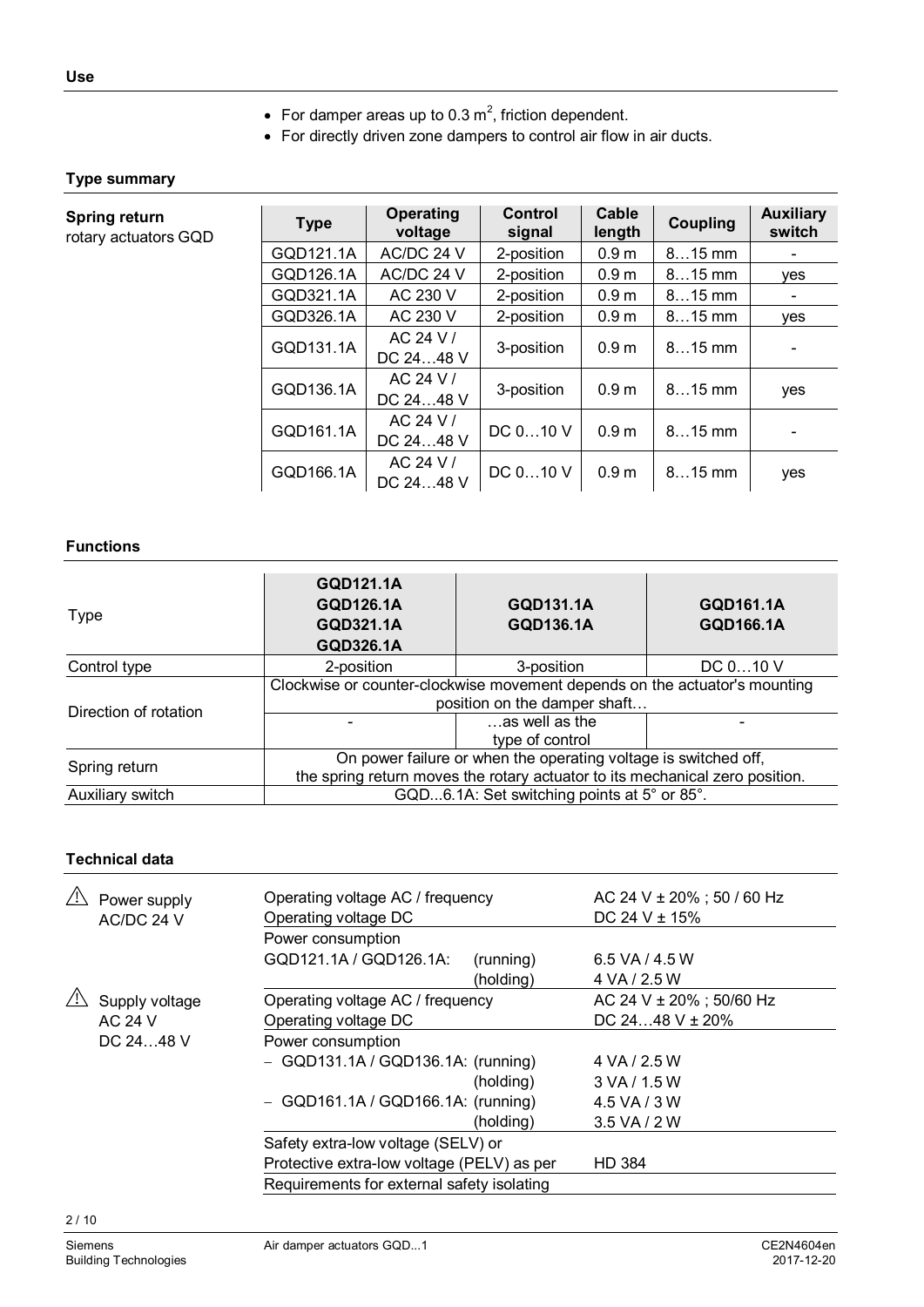|                                 | transformer (100% duty cycle)           | EN 61 558                   |  |  |  |
|---------------------------------|-----------------------------------------|-----------------------------|--|--|--|
|                                 | Fuse for incoming supply line (fast)    | 2 A                         |  |  |  |
| /<br>Supply voltage             | Operating voltage / Frequency           | AC 230 V ± 15%; 50 / 60 Hz  |  |  |  |
| AC 230 V                        | Fuse for incoming supply line (fast)    | 2 A                         |  |  |  |
|                                 | Power consumption                       |                             |  |  |  |
|                                 | GQD321.1A / GQD326.1A:<br>(running)     | 10 VA / 4.5 W               |  |  |  |
|                                 | (holding)                               | 7 VA / 3 W                  |  |  |  |
| Functional data                 | Nominal torque                          | 2 Nm                        |  |  |  |
|                                 | Maximum torque                          | 6 Nm                        |  |  |  |
|                                 | Nominal rotational angle                | $90^\circ$                  |  |  |  |
|                                 | Maximum rotational angle                |                             |  |  |  |
|                                 | (mechanically limited)                  | $95 \pm 2^{\circ}$          |  |  |  |
|                                 | Runtime at nominal rotational angle 90° | 30 <sub>s</sub>             |  |  |  |
|                                 | Closing time with spring return         |                             |  |  |  |
|                                 | (on power failure)                      | 15 <sub>s</sub>             |  |  |  |
|                                 | Duty cycle                              | 100%                        |  |  |  |
|                                 | Direction of rotation                   | Clockwise/counter-clockwise |  |  |  |
|                                 | Mechanical life                         | 60 000 cycles               |  |  |  |
|                                 |                                         |                             |  |  |  |
| Positioning signal for          | Contact voltage                         | AC 24 V / DC 2448 V         |  |  |  |
| GQD131.1A / GQD136.1A           |                                         | or AC 0 V                   |  |  |  |
|                                 | Contact current                         | 8 mA typical                |  |  |  |
| Positioning signal for          | Input voltage Y (max.)                  | DC 035 V                    |  |  |  |
| GQD161.1A / GQD166.1A           | Working range Y                         | DC 010 V                    |  |  |  |
| Auxiliary switch                | AC power                                |                             |  |  |  |
|                                 | - Switching voltage                     | AC 24230 V                  |  |  |  |
|                                 | - Rated voltage resistive / inductive   | 6A/2A                       |  |  |  |
|                                 | No mixed operation AC 24 V / 230 V      |                             |  |  |  |
|                                 | DC power                                |                             |  |  |  |
|                                 | - Switching voltage                     | DC 1230 V                   |  |  |  |
|                                 | - Rated current                         | DC <sub>2</sub> A           |  |  |  |
|                                 | Factory switch setting                  |                             |  |  |  |
|                                 | $-$ Switch A (set)                      | $5^{\circ}$                 |  |  |  |
|                                 | $-$ Switch B (set)                      | $85^\circ$                  |  |  |  |
| Connection cables               | Cable length                            | 0.9 <sub>m</sub>            |  |  |  |
|                                 | Cross-section                           | $0.75$ mm <sup>2</sup>      |  |  |  |
| Housing type                    | Protection as per EN 60 529             | <b>IP40</b>                 |  |  |  |
| Protection class                | Insulation protective class             | EN 60 730                   |  |  |  |
|                                 | $-$ AC 230 V                            | 回                           |  |  |  |
|                                 | - AC/DC 24 V                            | $\hat{\mathbb{Q}}$          |  |  |  |
| <b>Environmental conditions</b> | Operation                               | IEC 721-3-3                 |  |  |  |
|                                 | - Climatic conditions                   | Class 3K5                   |  |  |  |
|                                 | - Mounting location                     | Interior, weather-protected |  |  |  |
|                                 | - Temperature (extended)                | $-32+55$ °C                 |  |  |  |
|                                 | - Humidity, non-condensing              | $<$ r.h. 95%                |  |  |  |
|                                 | Transportation                          | IEC 721-3-2                 |  |  |  |
|                                 | - Climatic conditions                   | Class 2K3                   |  |  |  |
|                                 | - Temperature (extended)                | $-32+70$ °C                 |  |  |  |
|                                 | - Humidity, non-condensing              | < 95% r.h.                  |  |  |  |
|                                 | Storage                                 | IEC 721-3-1                 |  |  |  |
|                                 | - Climatic conditions                   | Class 1K3                   |  |  |  |
|                                 | - Temperature (extended)                | $-32+50$ °C                 |  |  |  |
|                                 | - Humidity, non-condensing              | $<$ 95% r.h.                |  |  |  |
|                                 | <b>Mechanical conditions</b>            | Class 2M2                   |  |  |  |

3 / 10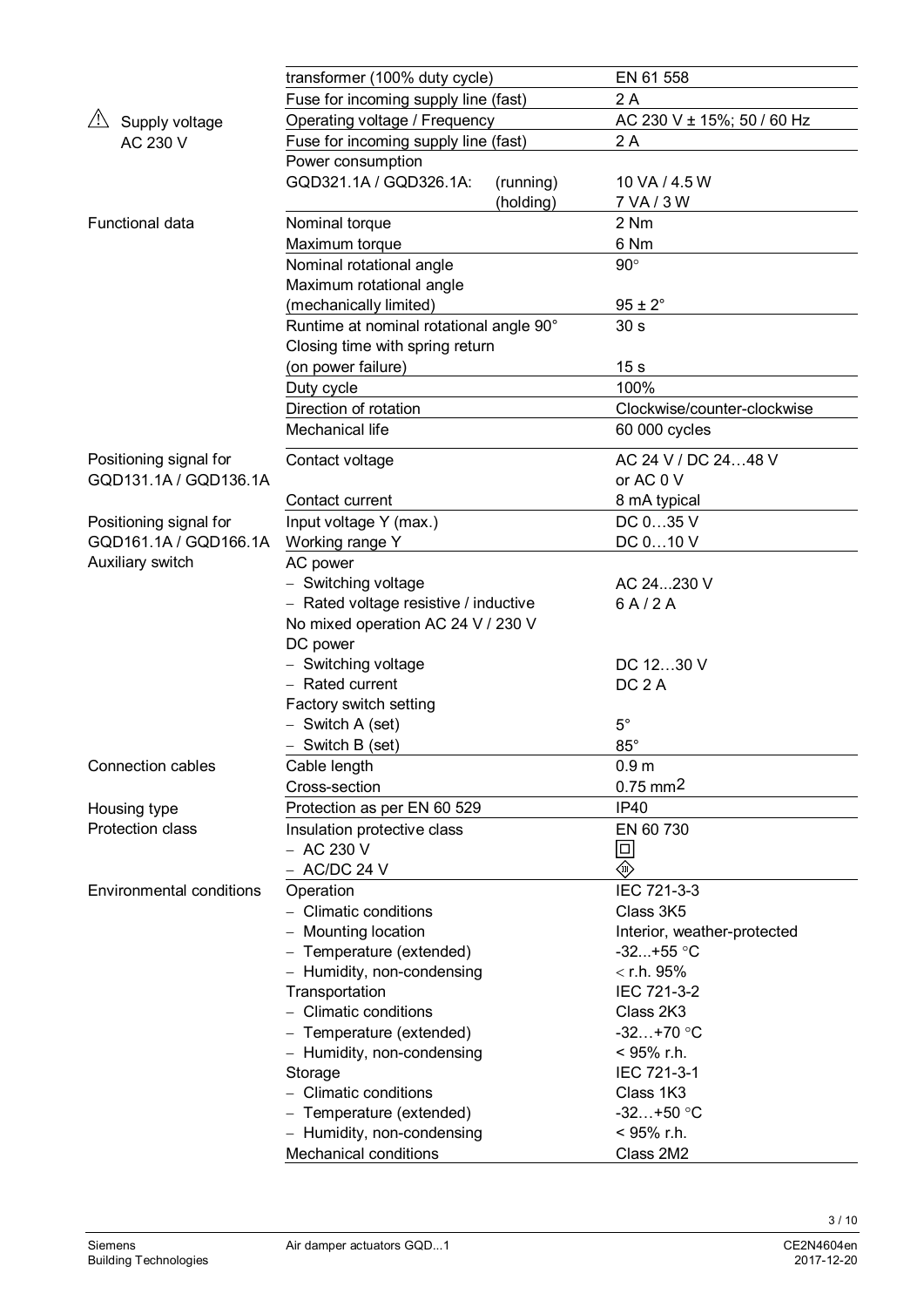| Standards                    | Product safety                                                                                                          |                                 |  |  |  |
|------------------------------|-------------------------------------------------------------------------------------------------------------------------|---------------------------------|--|--|--|
|                              | Automatic electrical controls for household                                                                             |                                 |  |  |  |
|                              | and similar use                                                                                                         | IEC/EN 60 730-2-14 (Type 1)     |  |  |  |
|                              | Electromagnetic compatibility (Application)                                                                             | For residential, commercial and |  |  |  |
|                              |                                                                                                                         | industrial environments         |  |  |  |
|                              | EU Conformity (CE)                                                                                                      | A5W00004364 <sup>1)</sup>       |  |  |  |
|                              | <b>RCM Conformity</b>                                                                                                   | A5W00004365 <sup>1)</sup>       |  |  |  |
|                              | Product environmental declaration <sup>2)</sup>                                                                         | CM2E4604E <sup>1)</sup>         |  |  |  |
| <b>Dimensions</b>            | Actuator                                                                                                                |                                 |  |  |  |
|                              | $W \times H \times D$                                                                                                   | See "Dimensions"                |  |  |  |
|                              | Damper shaft                                                                                                            |                                 |  |  |  |
|                              | - Rectangular                                                                                                           | $611$ mm                        |  |  |  |
|                              | Min. length                                                                                                             | 20 mm                           |  |  |  |
|                              | Max. shaft hardness                                                                                                     | 300 HV                          |  |  |  |
|                              | - Round                                                                                                                 | $815$ mm                        |  |  |  |
|                              | Min. length                                                                                                             | 20 mm                           |  |  |  |
|                              | Max. shaft hardness                                                                                                     | 300 HV                          |  |  |  |
| Weight                       | Excl. packaging                                                                                                         |                                 |  |  |  |
|                              | $-$ GQD121.1A                                                                                                           | 0.480 kg                        |  |  |  |
|                              | $-$ GQD126.1A                                                                                                           | $0.600$ kg                      |  |  |  |
|                              | GQD321.1A                                                                                                               | $0.490$ kg                      |  |  |  |
|                              | GQD326.1A                                                                                                               | 0.615kg                         |  |  |  |
|                              | $-$ GQD131.1A                                                                                                           | $0.500$ kg                      |  |  |  |
|                              | $-$ GQD136.1A                                                                                                           | 0.620 kg                        |  |  |  |
|                              | $-$ GQD161.1A                                                                                                           | $0.500$ kg                      |  |  |  |
|                              | GQD166.1A                                                                                                               | 0.620 kg                        |  |  |  |
|                              |                                                                                                                         |                                 |  |  |  |
|                              |                                                                                                                         |                                 |  |  |  |
|                              | <sup>1)</sup> The documents can be downloaded from http://siemens.com/bt/download                                       |                                 |  |  |  |
|                              | <sup>2)</sup> The product environmental declaration contains data on environmentally compatible product design          |                                 |  |  |  |
|                              | and assessments (RoHS compliance, materials composition, packaging, environmental benefit,                              |                                 |  |  |  |
|                              | disposal).                                                                                                              |                                 |  |  |  |
| <b>Mechanical design</b>     |                                                                                                                         |                                 |  |  |  |
|                              |                                                                                                                         |                                 |  |  |  |
| <b>Basic components</b>      |                                                                                                                         |                                 |  |  |  |
| Housing                      | Fiberglass-reinforced plastic                                                                                           |                                 |  |  |  |
| Gear train                   | Maintenance-free, noise-free                                                                                            |                                 |  |  |  |
| <b>Engineering notes</b>     |                                                                                                                         |                                 |  |  |  |
| <b>STOP</b>                  | This section explains general and system-specific regulations for mains and                                             |                                 |  |  |  |
|                              | operating voltages. It also contains important information on your own safety and                                       |                                 |  |  |  |
|                              | that of your plant.                                                                                                     |                                 |  |  |  |
| Intended use                 | Use these actuators as described in the basic system documentation for the                                              |                                 |  |  |  |
|                              | applied control systems. In addition, take account of all actuator-specific features                                    |                                 |  |  |  |
|                              | and conditions as described in the brief description on the front page of this data                                     |                                 |  |  |  |
|                              | sheet (bold print) as well as the sections "Use", "Engineering notes", and                                              |                                 |  |  |  |
|                              | "Technical data".                                                                                                       |                                 |  |  |  |
|                              |                                                                                                                         |                                 |  |  |  |
| <u>/i\</u>                   | Sections flagged with the warning symbol to the left contain safety-related                                             |                                 |  |  |  |
|                              | requirements and restrictions that must be adhered to at all times to prevent                                           |                                 |  |  |  |
|                              | physical injury and equipment damage.                                                                                   |                                 |  |  |  |
| $\sqrt{1}$ AC/DC 24 V supply | Operate the actuators only on safety extra-low voltage (SELV) or protective extra-<br>low voltage (PELV) as per HD 384. |                                 |  |  |  |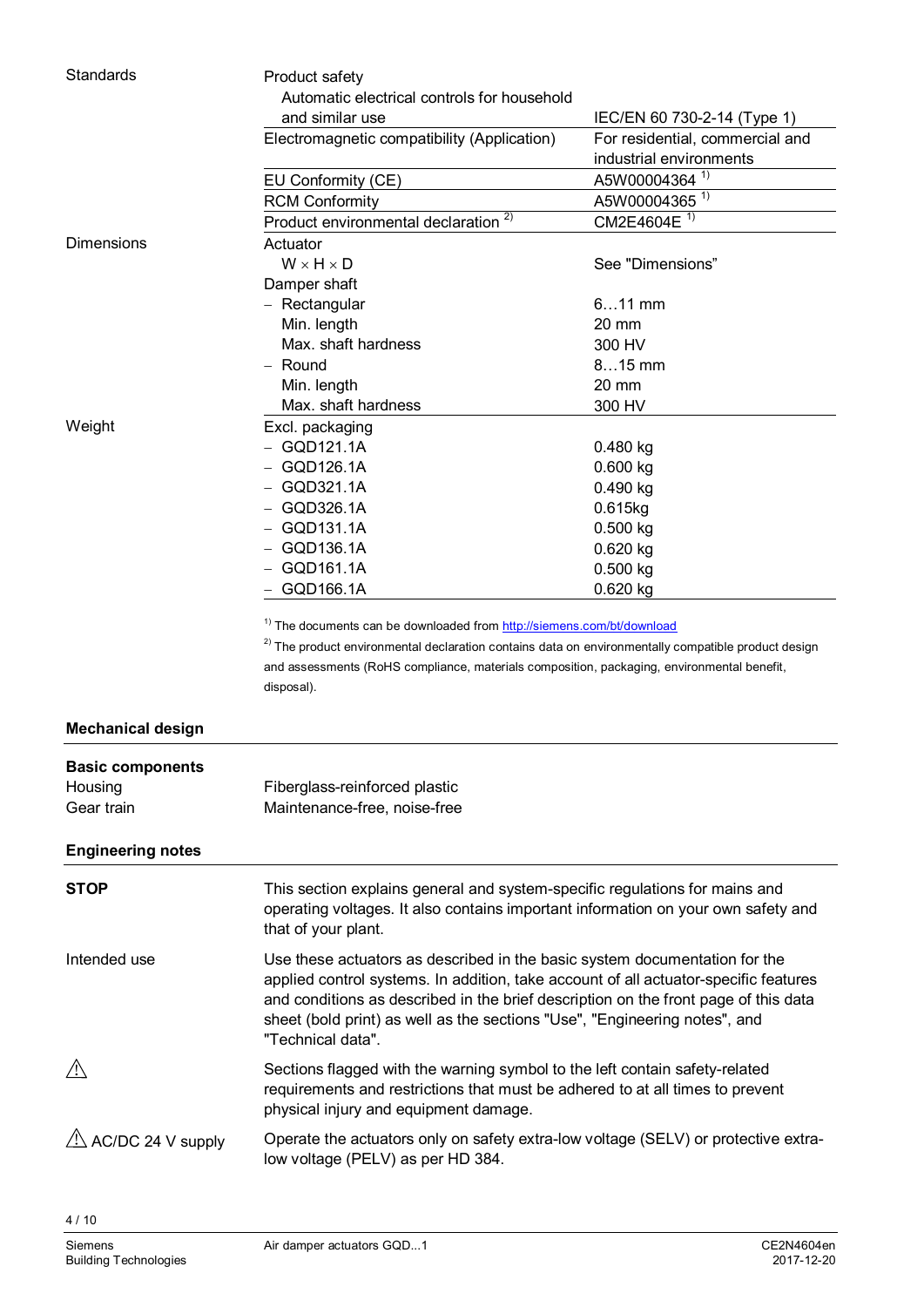| $\overline{\triangle}$ AC 230 V supply        | The actuators are double-insulated and there is no connection for the protective<br>ground.                                                                                                                                                                                                                           |                           |  |  |
|-----------------------------------------------|-----------------------------------------------------------------------------------------------------------------------------------------------------------------------------------------------------------------------------------------------------------------------------------------------------------------------|---------------------------|--|--|
| $\sqrt{2}$ Auxiliary switch                   | Apply only mains voltage or protective extra-low voltage to the switching outputs of<br>the auxiliary switch. Mixed operation is not allowed. Operation at various phases is<br>not allowed.                                                                                                                          |                           |  |  |
| <b>CAUTION</b>                                | Do not open the actuators!<br>• The actuators are maintenance-free.<br>• Only the manufacturer may carry out repair work.<br>• Opening the actuator will void the warranty.<br>• Spring-return actuators contain pretensioned springs. Only trained staff may<br>open this type of actuator (special tools required). |                           |  |  |
| Electric, parallel<br>connection of actuators | Up to 10 actuators of the same type can be electrically wired in parallel; cable<br>length and cable cross-sections must be observed.                                                                                                                                                                                 |                           |  |  |
| Required actuator type                        | Selection of the actuator depends on several torque factors. After obtaining the<br>damper torque rating (Nm/m <sup>2</sup> ) from the manufacturer and determining the damper<br>area, calculate the total torque required to move the damper as follows:                                                            |                           |  |  |
|                                               | Spring return damper actuators:                                                                                                                                                                                                                                                                                       |                           |  |  |
|                                               | IF total torque (SF <sup>1</sup> ):                                                                                                                                                                                                                                                                                   | Use type:                 |  |  |
|                                               | 2 Nm<br>$\leq$                                                                                                                                                                                                                                                                                                        | GQD1.1A / GQD6.1.A (2 Nm) |  |  |
|                                               | 7 Nm<br>$\leq$                                                                                                                                                                                                                                                                                                        | GMA1 (7 Nm)               |  |  |
|                                               | <b>18 Nm</b><br>GCA1 (18 Nm)<br>$\leq$<br><sup>1</sup> Safety factor SF: When calculating the required torque, non-definable variables<br>such as slight misalignment, damper age, etc. must be included as a safety factor.<br>We recommend a safety factor of 0.8 (or 80 % of the torque characteristic).           |                           |  |  |
| Transformer sizing for<br><b>AC 24 V</b>      | Use safety insulating transformers as per EN 61 558 with double insulation<br>designed for 100 % duty to supply SELV or PELV circuits                                                                                                                                                                                 |                           |  |  |
|                                               | Observe all local safety rules and regulations pertaining to the sizing and protection<br>of transformers.                                                                                                                                                                                                            |                           |  |  |
|                                               | Determine the transformer power consumption by adding up the power<br>consumption in VA for all actuators used.                                                                                                                                                                                                       |                           |  |  |
| Wiring and<br>commissioning                   | Refer to the sections "Commissioning notes" and "Wiring diagrams" in this data<br>sheet as well as to the HVAC job drawings.                                                                                                                                                                                          |                           |  |  |
| <b>Mounting notes</b>                         |                                                                                                                                                                                                                                                                                                                       |                           |  |  |
| Mounting instructions                         | All information and steps to properly prepare and mount the actuator are listed in<br>the mounting instructions supplied with the actuator.                                                                                                                                                                           |                           |  |  |
| Mounting position                             | Mount the actuator in a position which ensures easy access to the cables and to<br>the shaft adapter. See "Dimensions".                                                                                                                                                                                               |                           |  |  |
| Damper shafts                                 | Information on minimum length and diameter for the damper shaft is available in<br>the "Technical data" section.                                                                                                                                                                                                      |                           |  |  |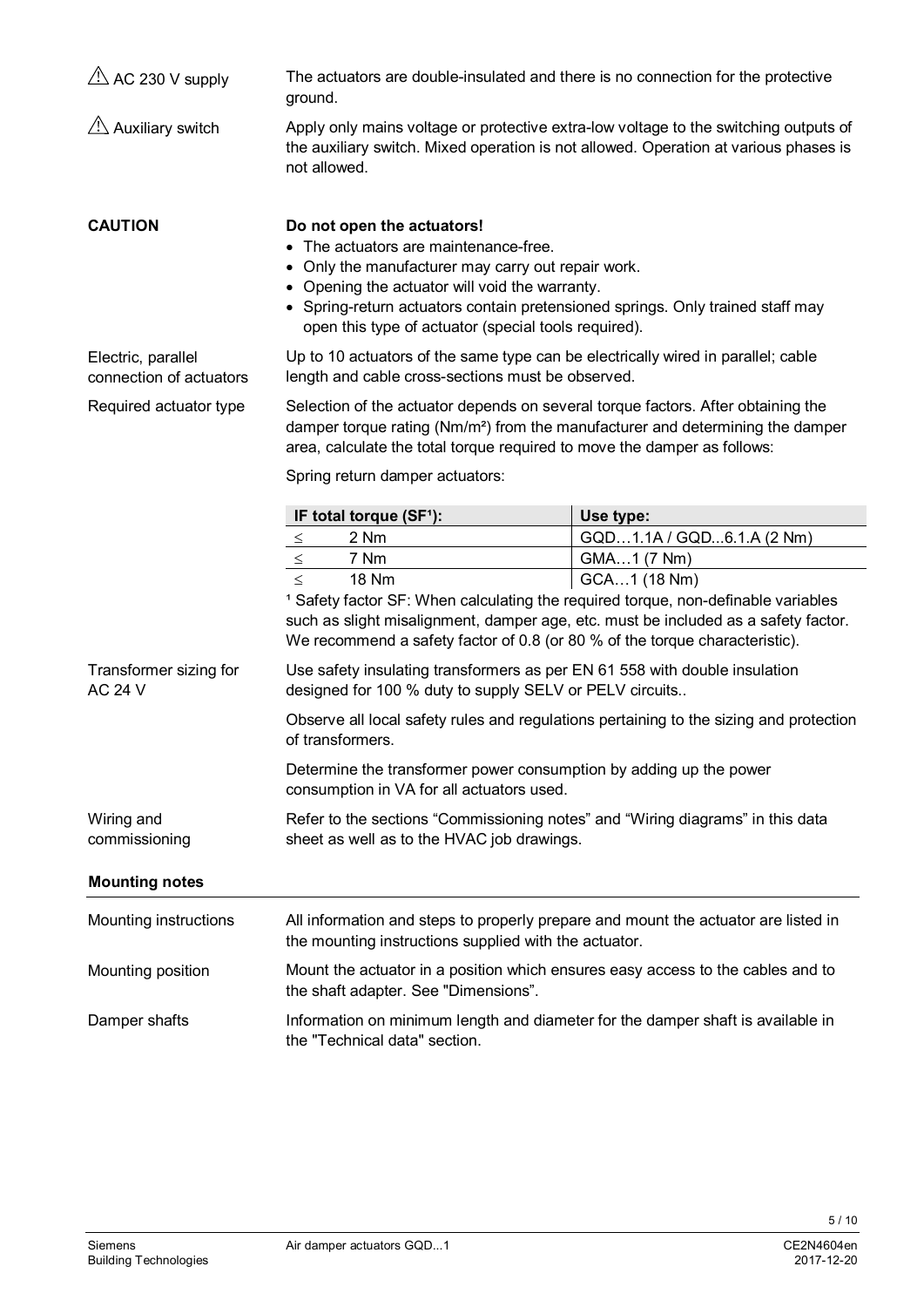

The device is considered an electronics device for disposal in terms of European Directive 2012/19/EU and may not be disposed of as domestic garbage.

- Dispose of the device through channels provided for this purpose.
- Comply with all local and currently applicable laws and regulations.

#### **Commissioning notes**

| Reference                       | For commissioning, the following reference documentation must be available::<br>This data sheet.<br>• HVAC job diagram.                                                                                                                                                                                                                |                                                                                                                                                                                                                                                       |  |
|---------------------------------|----------------------------------------------------------------------------------------------------------------------------------------------------------------------------------------------------------------------------------------------------------------------------------------------------------------------------------------|-------------------------------------------------------------------------------------------------------------------------------------------------------------------------------------------------------------------------------------------------------|--|
| <b>Environmental conditions</b> | Check to ensure that all permissible values as contained in the section "Technical"<br>data" have been observed.                                                                                                                                                                                                                       |                                                                                                                                                                                                                                                       |  |
| Mechanical check                | • Check for proper mounting and ensure that all mechanical settings correspond<br>to the plant-specific requirements. Additionally, ensure that the dampers are<br>tightly closed when in the closed position.<br>• Check the direction of rotation.<br>• Fasten the actuator securely to avoid twisting and blocking of the actuator. |                                                                                                                                                                                                                                                       |  |
| Electrical check                | • Check to ensure that the cables are connected in accordance with the plant<br>wiring diagram (see "Wiring diagrams").<br>• The operating voltage AC/DC 24 V (SELV/PELV) or AC 230 V must be within<br>the tolerance values.                                                                                                          |                                                                                                                                                                                                                                                       |  |
| <b>Functional check</b>         |                                                                                                                                                                                                                                                                                                                                        |                                                                                                                                                                                                                                                       |  |
| GQD121.1A<br>GQD126.1A          | Power supply AC/DC 24 V wires red (1), black (2)<br>• Supply ON:<br>• Supply OFF:                                                                                                                                                                                                                                                      | Actuator turns clockwise<br>Actuator runs counter-clockwise (mechanical, via<br>spring)                                                                                                                                                               |  |
| GQD321.1A<br>GQD326.1A          | Power supply AC 230 V wires brown (3), blue (4)<br>Actuator turns clockwise<br>• Supply ON:<br>• Supply OFF:<br>Actuator runs counter-clockwise (mechanical, via<br>spring)                                                                                                                                                            |                                                                                                                                                                                                                                                       |  |
| GQD131.1A<br>GQD136.1A          | Positioning signal AC 24 V / DC 2448 V or AC 0 V<br>• Wire violet $(6)$ ON:<br>• Wire orange (7) ON:<br>• Wire violet (6) and wire<br>orange (7) ON:<br>• Wire violet (6) and wire<br>orange (7) OFF:<br>• Supply OFF:                                                                                                                 | Power supply AC 24 V / DC 2448 V wires red (1), black (2)<br>Actuator turns clockwise<br>Actuator turns counter-clockwise<br>Actuator turns counter-clockwise<br><b>Actuator stops</b><br>Actuator runs counter-clockwise (mechanical, via<br>spring) |  |
| GQD161.1A<br>GQD166.1A          | Positioning signal DC 10 V<br>• Wire gray $(8)$ ON:<br>Wire gray (8) OFF:<br>• Supply OFF:                                                                                                                                                                                                                                             | Power supply AC 24 V / DC 2448 V wires red (1), black (2)<br>Actuator turns clockwise<br>Actuator turns counter-clockwise (electric)<br>Actuator runs counter-clockwise (mechanical, via<br>spring)                                                   |  |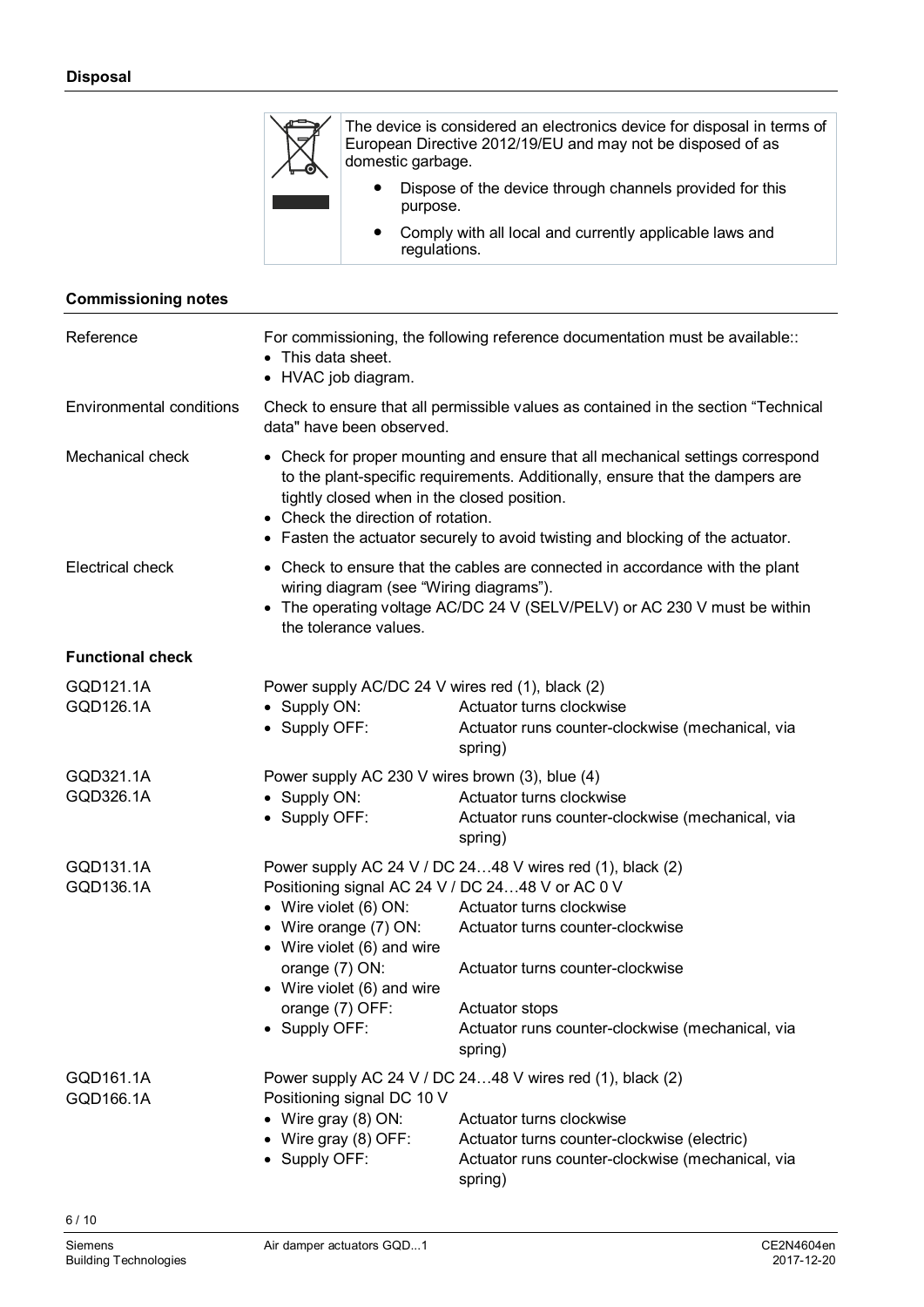#### **Wiring diagrams**



85°…90° S2 S5

<u>Iszlsa Issise</u>

NONC NONC

1s2 Is3 Is5 Is6

NONC NONC

<u>Isa Isa Isa Isa</u>

NONC NONC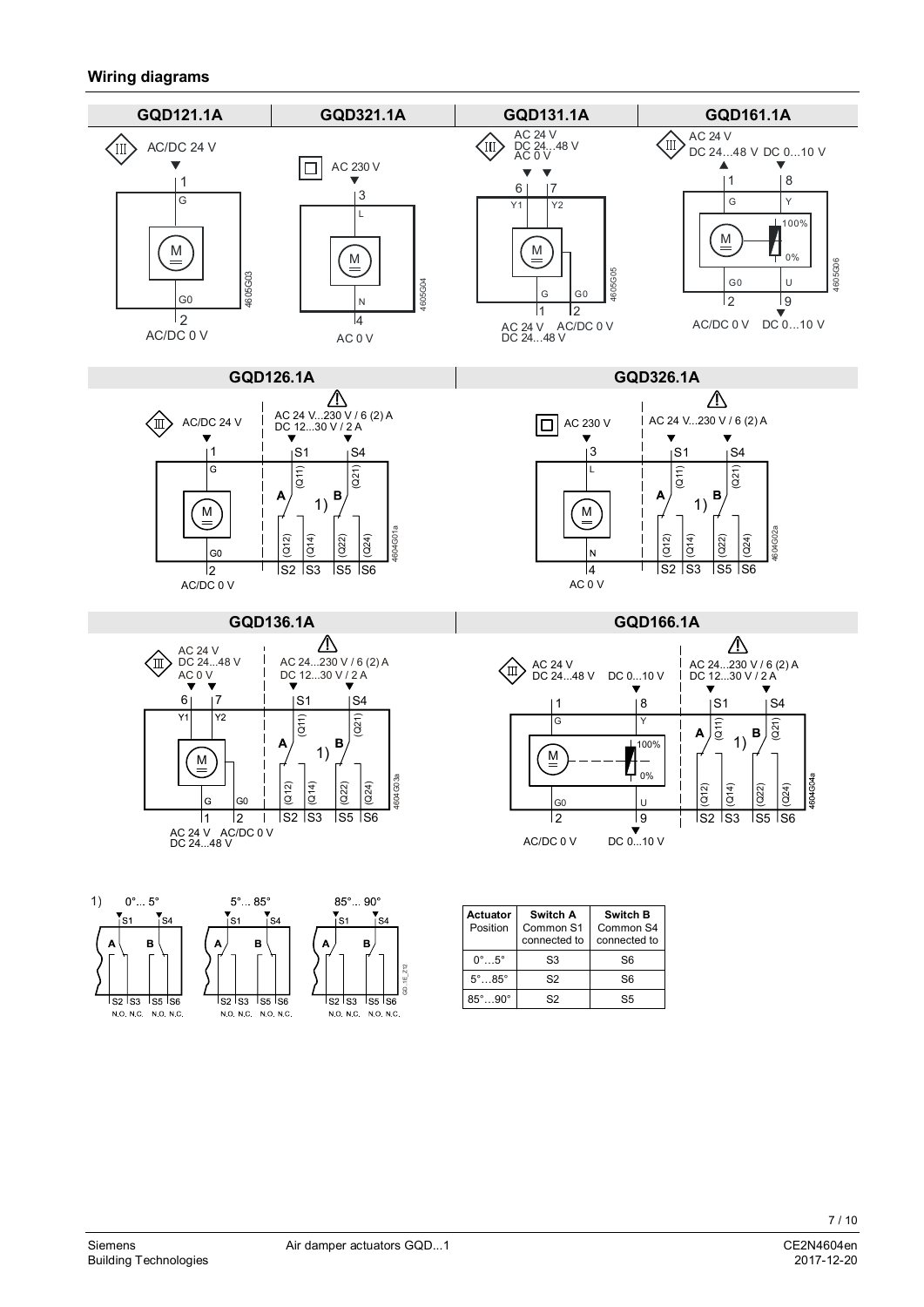| <b>Cable labeling</b>          |                |                |                    |             |                                                               |
|--------------------------------|----------------|----------------|--------------------|-------------|---------------------------------------------------------------|
| Cable<br><b>Connection</b>     |                |                | <b>Description</b> |             |                                                               |
|                                | Code           | No.            | Color              | Abbr.       |                                                               |
| GQD121.1A                      | G              | 1              | red                | <b>RD</b>   | System potential AC/DC 24 V                                   |
| <b>GQD126.1A</b><br>AC/DC 24 V | G <sub>0</sub> | $\overline{2}$ | black              | <b>BK</b>   | System neutral                                                |
| GQD321.1A<br><b>GQD326.1A</b>  | L              | 3              | brown              | <b>BN</b>   | Phase AC 230 V                                                |
| AC 230 V                       | N              | 4              | blue               | <b>BU</b>   | Neutral conductor                                             |
| GQD131.1A                      | G              | 1              | red                | <b>RD</b>   | System potential AC 24 V / DC 2448 V                          |
| GQD136.1A                      | G <sub>0</sub> | 2              | black              | BK          | System neutral                                                |
| <b>AC 24 V</b><br>DC 2448 V    | Y1             | 6              | violet             | VT          | Positioning signal clockwise AC 24 V / DC 2448 V<br>or AC 0 V |
|                                | Y2             | 7              | orange             | <b>OG</b>   | Positioning signal clockwise AC 24 V / DC 2448 V<br>or AC 0 V |
| GQD161.1A                      | G              | 1              | red                | <b>RD</b>   | System potential AC 24 V / DC 2448 V                          |
| GQD166.1A                      | G0             | 2              | black              | BK          | System neutral                                                |
| <b>AC 24 V</b>                 | Y              | 8              | gray               | GY          | Positioning signal DC 010 V                                   |
| DC 2448 V                      | U              | 9              | pink               | <b>PK</b>   | Position indication DC 0  10 V                                |
| Aux. switch                    | Q11            | S <sub>1</sub> | gray/red           | <b>GYRD</b> | Switch A input                                                |
|                                | Q12            | S <sub>2</sub> | gray/blue          | <b>GYBU</b> | Switch A normally open contact                                |
|                                | Q14            | S3             | gray/pink          | <b>GYPK</b> | Switch A normally closed contact                              |
|                                | Q21            | S4             | black/red          | <b>BKRD</b> | Switch B input                                                |
|                                | Q22            | S5             | black/blue         | <b>BKBU</b> | Switch B normally open contact                                |
|                                | Q24            | S <sub>6</sub> | black/pink         | <b>BKPK</b> | Switch B normally closed contact                              |

8 / 10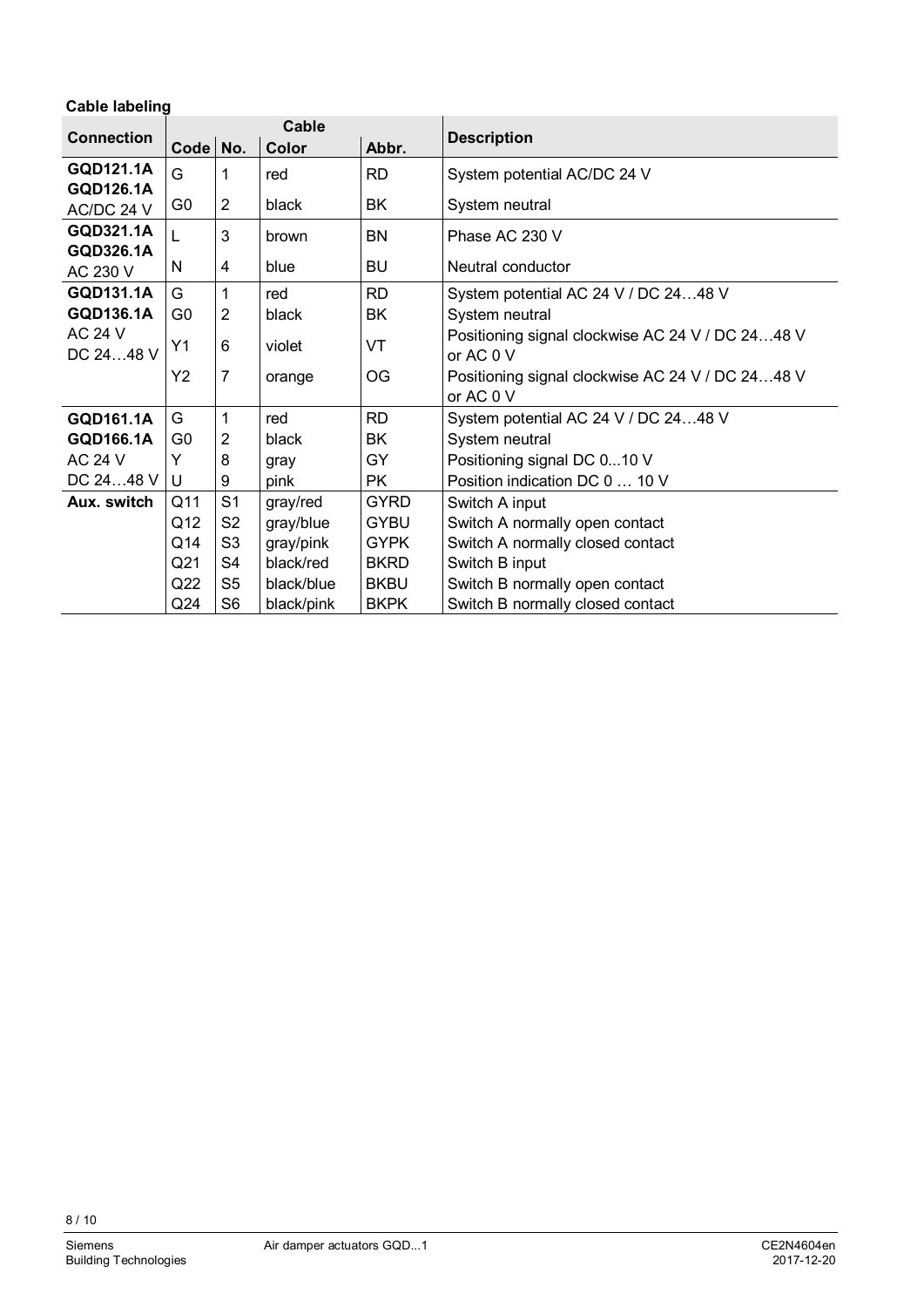